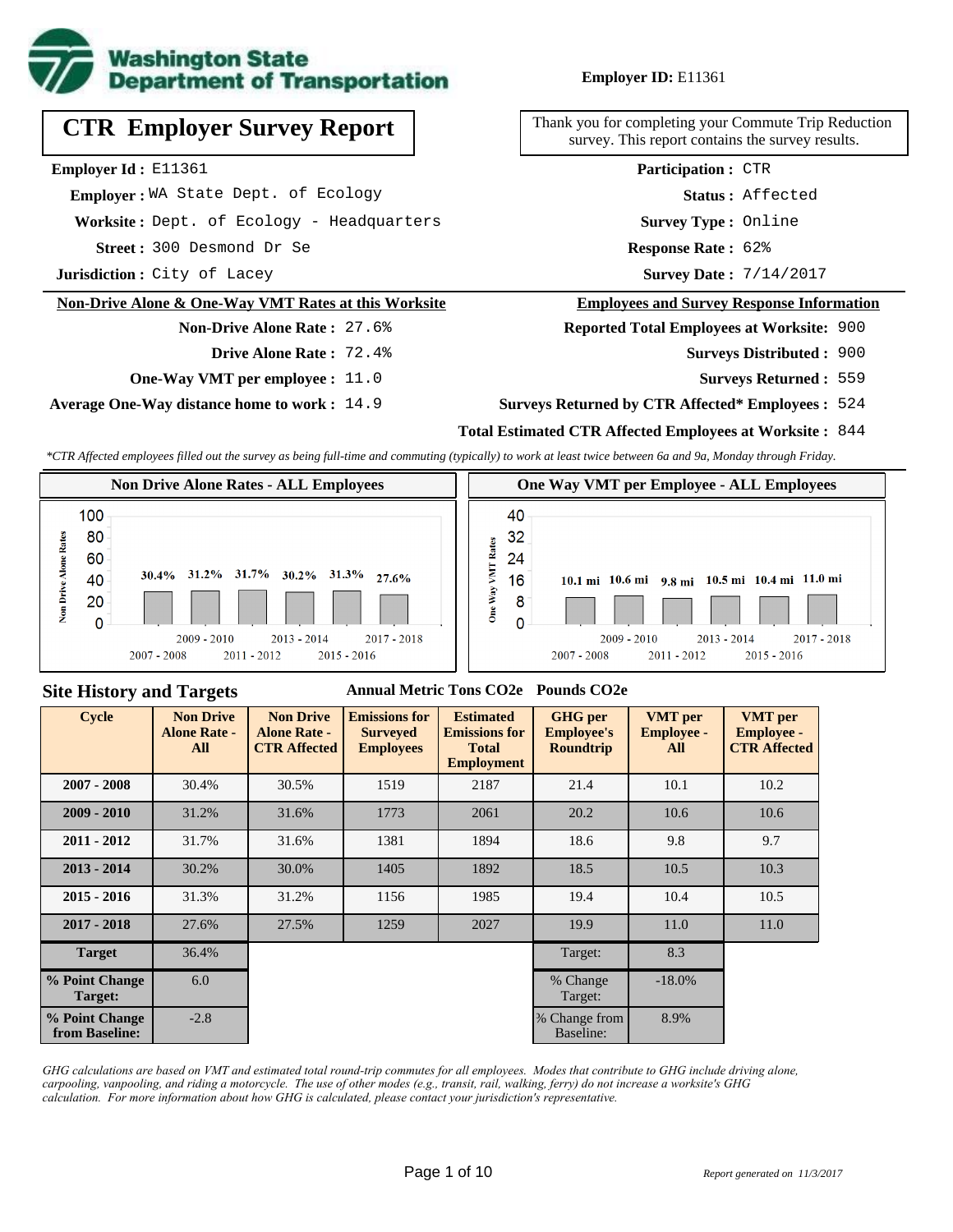# **Washington State<br>Department of Transportation**

## **Commute Trips By Mode - All Employees**

**Q.4: Last week, what type of transportation did you use each day to commute TO your usual work location? (Mode used for the longest distance.)**



*\* Motorcycle-1 is now included in Drive Alone and Motorcycle-2 is included in Carpool. Information about these trips is still available by request.*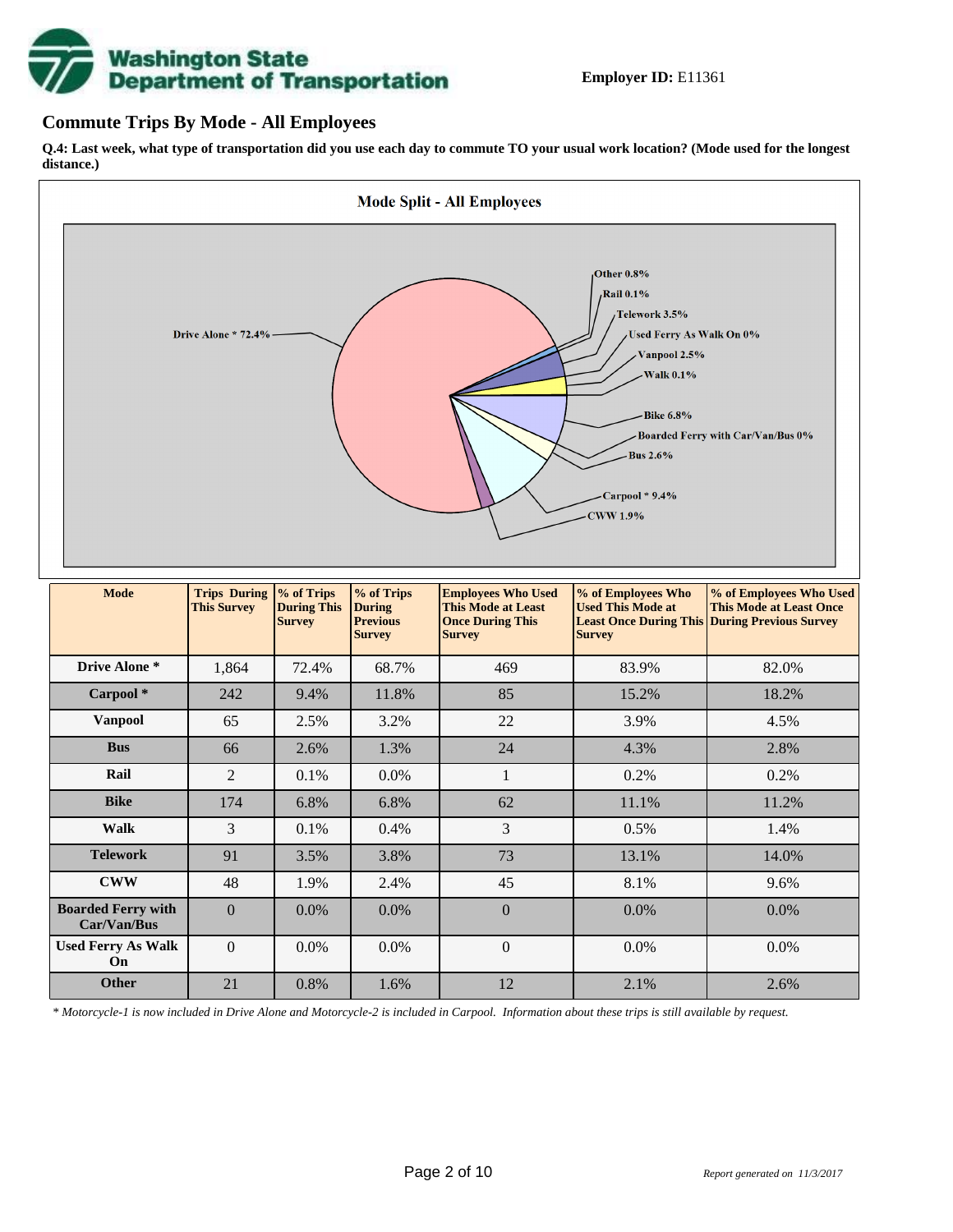

## **Commute Trips By Mode - Affected Employees**

**Q.4: Last week, what type of transportation did you use each day to commute TO your usual work location? (Mode used for the longest distance.)**



*\* Motorcycle-1 is now included in Drive Alone and Motorcycle-2 is included in Carpool. Information about these trips is still available by request.*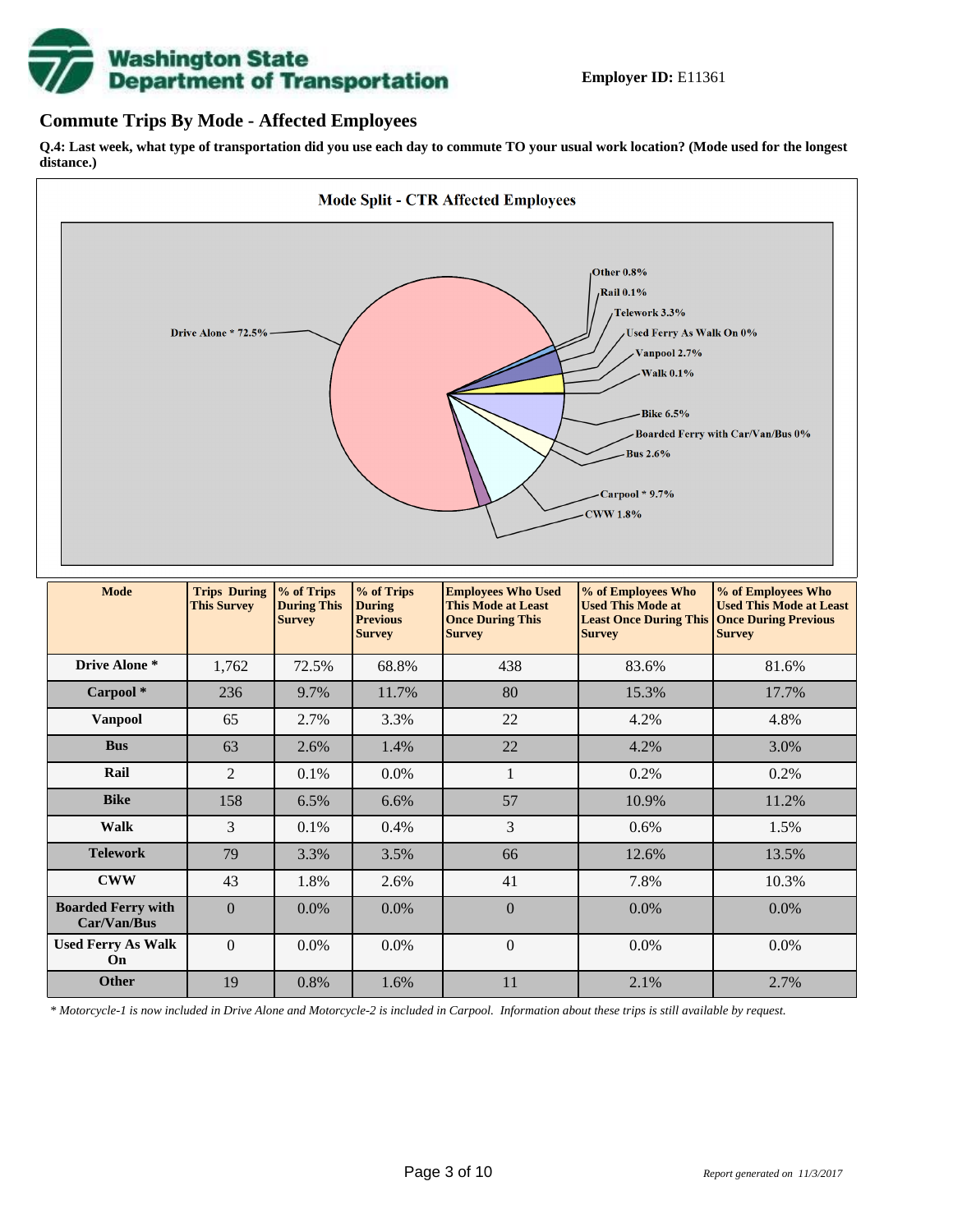

# **Alternative Modes - Number of Employees Who Used a Non-Drive Alone Mode:**

| <b>Non-Drive Alone</b><br><b>Number Of Days</b> | <b>Exactly this # of</b><br><b>Employees</b> | <b>Exactly this % of</b><br><b>Employees</b> | At least # of<br><b>Employees</b> | At least % of<br>employees |
|-------------------------------------------------|----------------------------------------------|----------------------------------------------|-----------------------------------|----------------------------|
| 0 Day                                           | 298                                          | 53%                                          | 559                               | 100%                       |
| 1 Days                                          | 94                                           | 17%                                          | 261                               | 47%                        |
| 2 Days                                          | 35                                           | 6%                                           | 167                               | 30%                        |
| 3 Days                                          | 43                                           | 8%                                           | 132                               | 24%                        |
| 4 Days                                          | 28                                           | 5%                                           | 89                                | 16%                        |
| 5 Days                                          | 59                                           | 11%                                          | 61                                | 11%                        |
| <b>6 or More Days</b>                           | $\overline{c}$                               | 0%                                           | 2                                 | 0%                         |

## **Count by Occupancy of Carpools and Vanpools**

**Q.4 If you used a carpool or vanpool as part of your commute, how many people (age 16 or older) are usually in the vehicle?**

| <b>Ridesharing Occupancy</b> | <b>Mode</b> | <b>Response Count</b> |
|------------------------------|-------------|-----------------------|
| $2*$                         | Carpool     | 234                   |
| 3                            | Carpool     | 7                     |
| 4                            | Carpool     | $\boldsymbol{0}$      |
| 5                            | Carpool     | $\boldsymbol{0}$      |
| >5                           | Carpool     | 1                     |
| $<$ 5                        | Vanpool     | 22                    |
| 5                            | Vanpool     | 11                    |
| 6                            | Vanpool     | 16                    |
| 7                            | Vanpool     | 10                    |
| 8                            | Vanpool     | 6                     |
| 9                            | Vanpool     | $\boldsymbol{0}$      |
| 10                           | Vanpool     | $\overline{0}$        |
| 11                           | Vanpool     | $\boldsymbol{0}$      |
| 12                           | Vanpool     | $\boldsymbol{0}$      |
| 13                           | Vanpool     | $\boldsymbol{0}$      |
| 14                           | Vanpool     | $\overline{0}$        |
| >14                          | Vanpool     | $\boldsymbol{0}$      |

\* Motorcycle-2 counted with Carpool-2 for this table.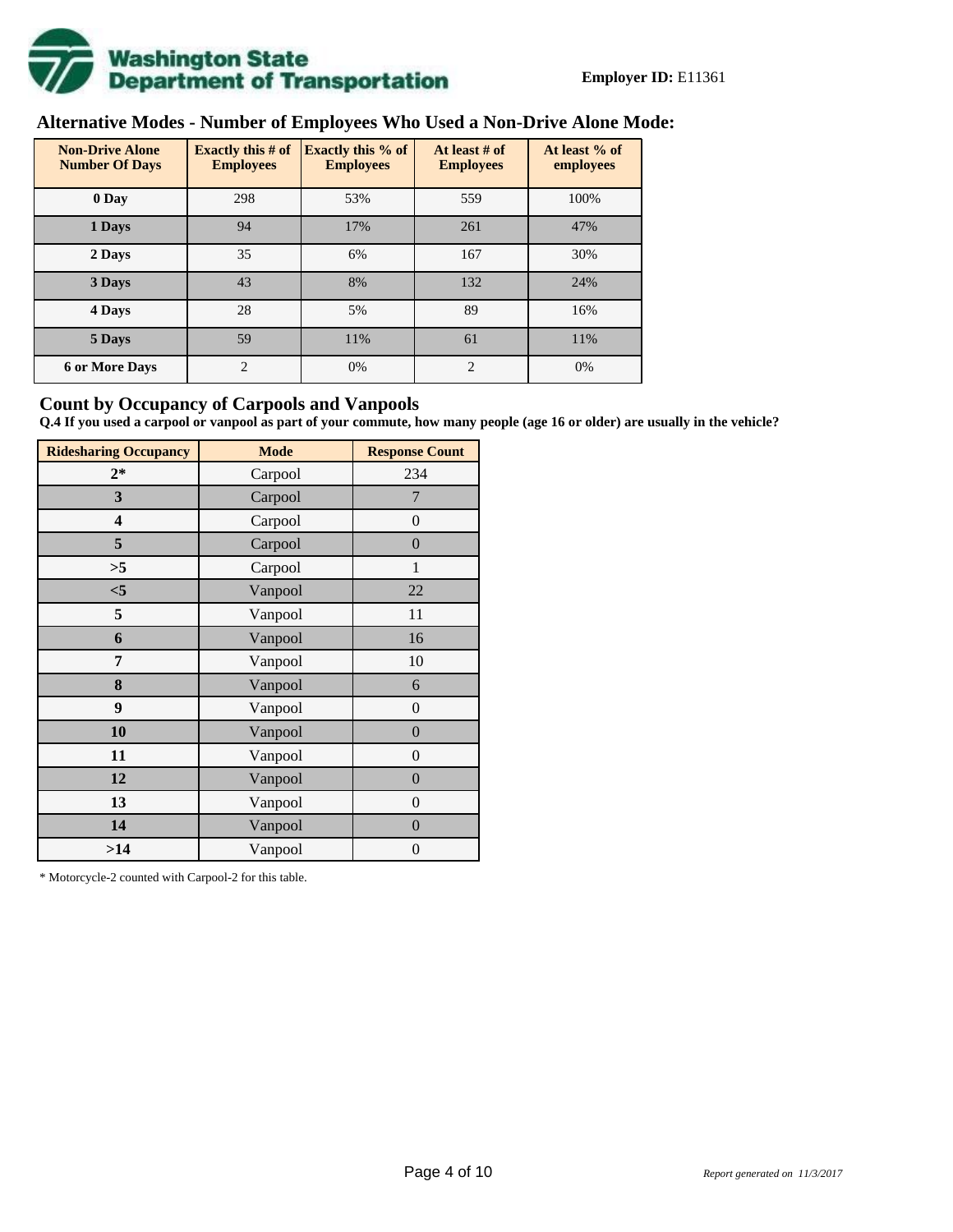

# **Reported Work Schedule - All Employees**

**Q.8 Which of the following best describes your work schedule?**

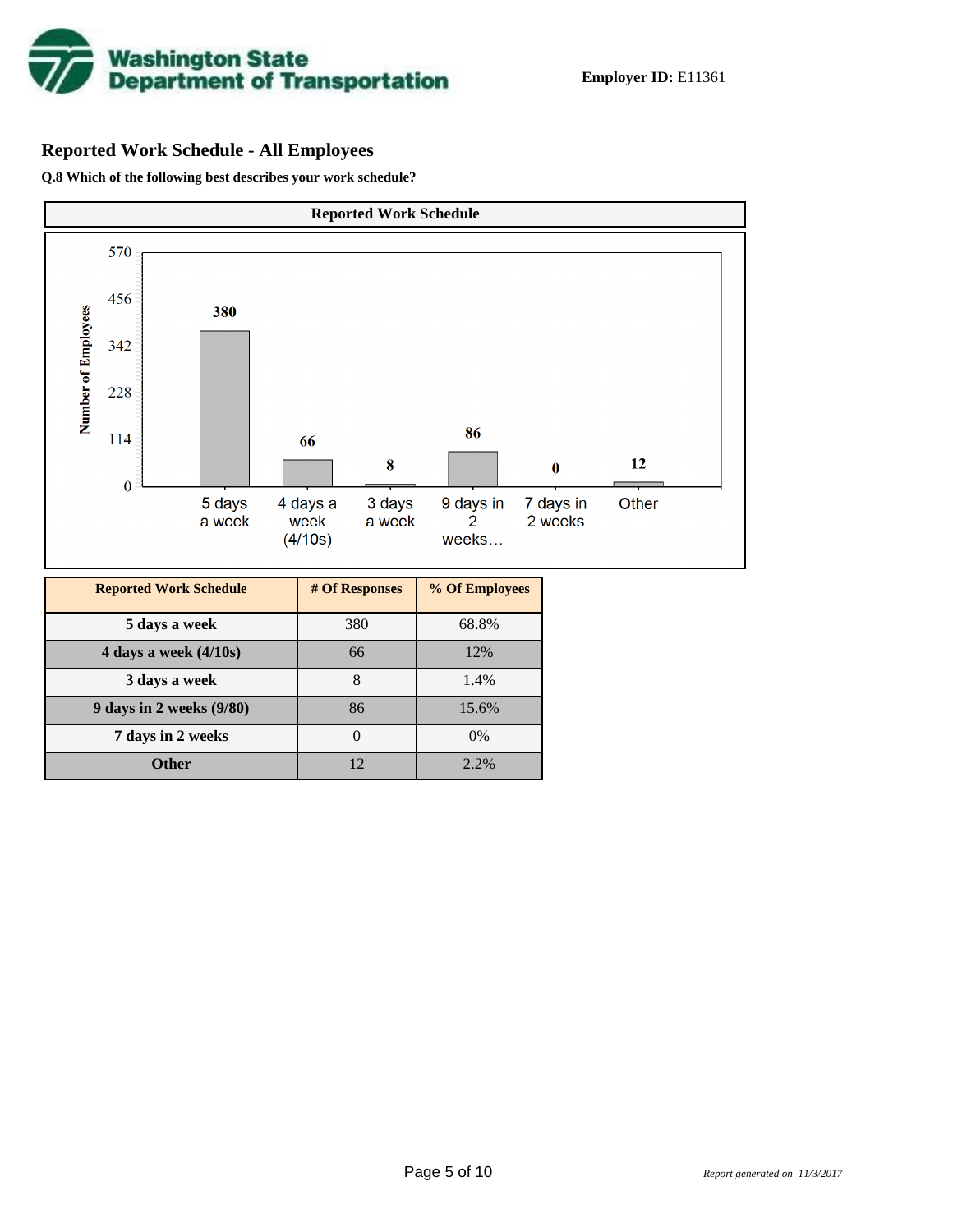

# **Parking and Telework**

**Q.9: On the most recent day that you drove alone to work, did you pay to park? (Mark "yes" if you paid that day, if you prepaid, if you are billed later, or if the cost of parking is deducted from your paycheck.)**



**Q.10: How many days do you typically telework?**

| <b>Telework Frequency</b>           | # of Responses | % of Responses |
|-------------------------------------|----------------|----------------|
| No Answer/Blank                     | 3              | 0.5%           |
| I don't telework                    | 354            | 63.3%          |
| Occasionally, on an as-needed basis | 114            | 20.4%          |
| 1-2 days/month                      | 15             | 2.7%           |
| 1 day/week                          | 63             | 11.3%          |
| 2 days/week                         | 6              | 1.1%           |
| 3 days/week                         |                | 0.7%           |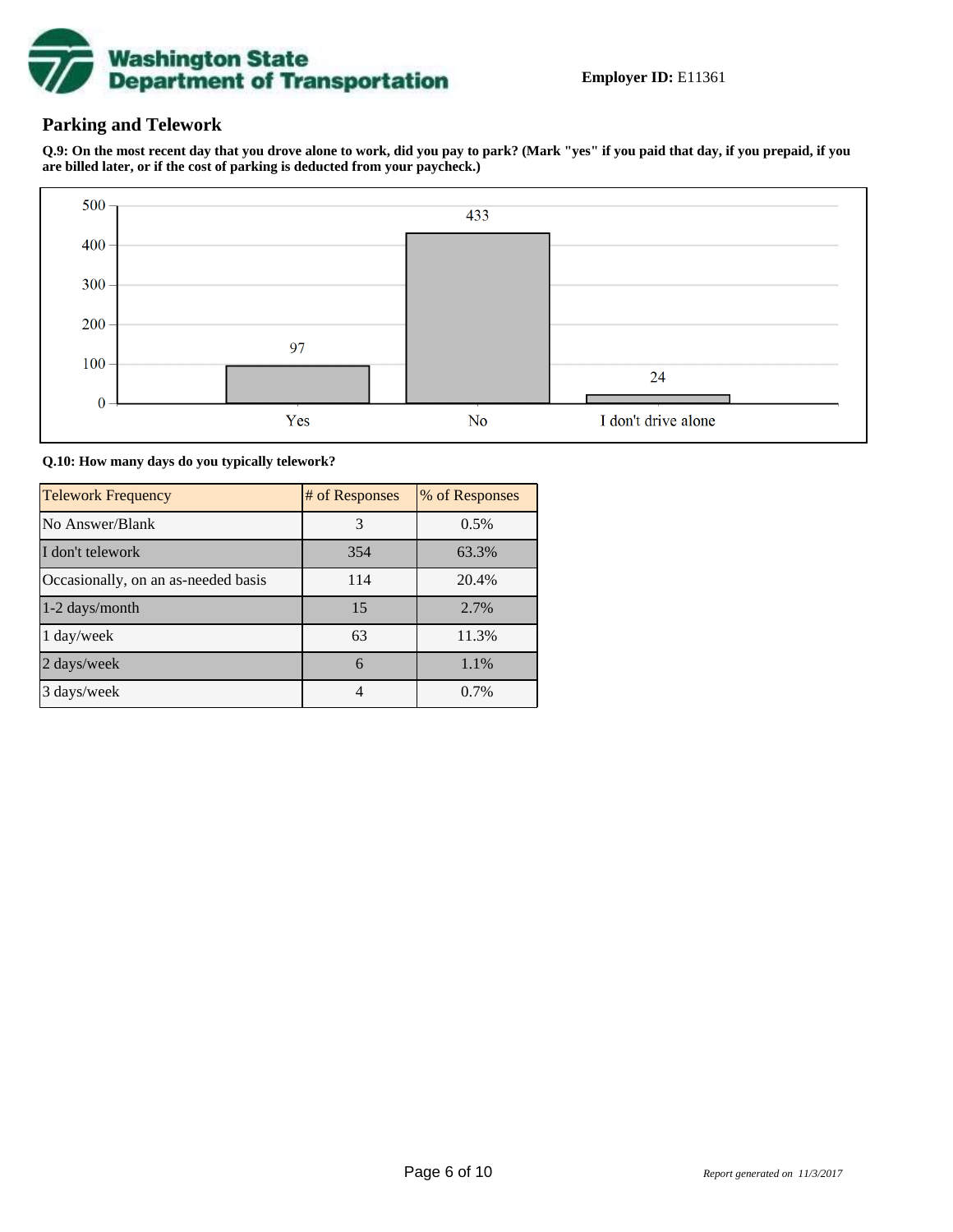

# **Reasons for driving alone to work/not driving alone to work**

**Q11. When you do not drive alone to work, what are the three most important reasons?**

| <b>Question Text</b>                                           | # of Responses | % of Responses |
|----------------------------------------------------------------|----------------|----------------|
| Environmental and community benefits                           | 236            | 20.8%          |
| Financial incentives for carpooling, bicycling or walking.     | 181            | 15.9%          |
| Personal health or well-being                                  | 167            | 14.7%          |
| To save money                                                  | 126            | 11.1%          |
| I have the option of teleworking                               | 105            | 9.2%           |
| Free or subsidized bus, train, vanpool pass or fare benefit    | 93             | 8.2%           |
| Other                                                          | 81             | 7.1%           |
| Driving myself is not an option                                | 42             | 3.7%           |
| Emergency ride home is provided                                | 28             | 2.5%           |
| Cost of parking or lack of parking                             | 27             | 2.4%           |
| Preferred/reserved carpool/vanpool parking is provided         | 27             | 2.4%           |
| To save time using the HOV lane                                | 15             | 1.3%           |
| I receive a financial incentive for giving up my parking space | 8              | 0.7%           |

#### **Q12. When you drive alone to work, what are the three most important reasons?**

| <b>Question Text</b>                                      | # of Responses | % of Responses |
|-----------------------------------------------------------|----------------|----------------|
| Riding the bus or train is inconvenient or takes too long | 326            | 24.3%          |
| I like the convenience of having my car                   | 318            | 23.7%          |
| Family care or similar obligations                        | 270            | 20.1%          |
| Other                                                     | 201            | 15.0%          |
| Bicycling or walking isn't safe                           | 91             | 6.8%           |
| My commute distance is too short                          | 85             | 6.3%           |
| I need more information on alternative modes              | 24             | 1.8%           |
| My job requires me to use my car for work                 | 22             | 1.6%           |
| There isn't any secure or covered bicycle parking         | 3              | 0.2%           |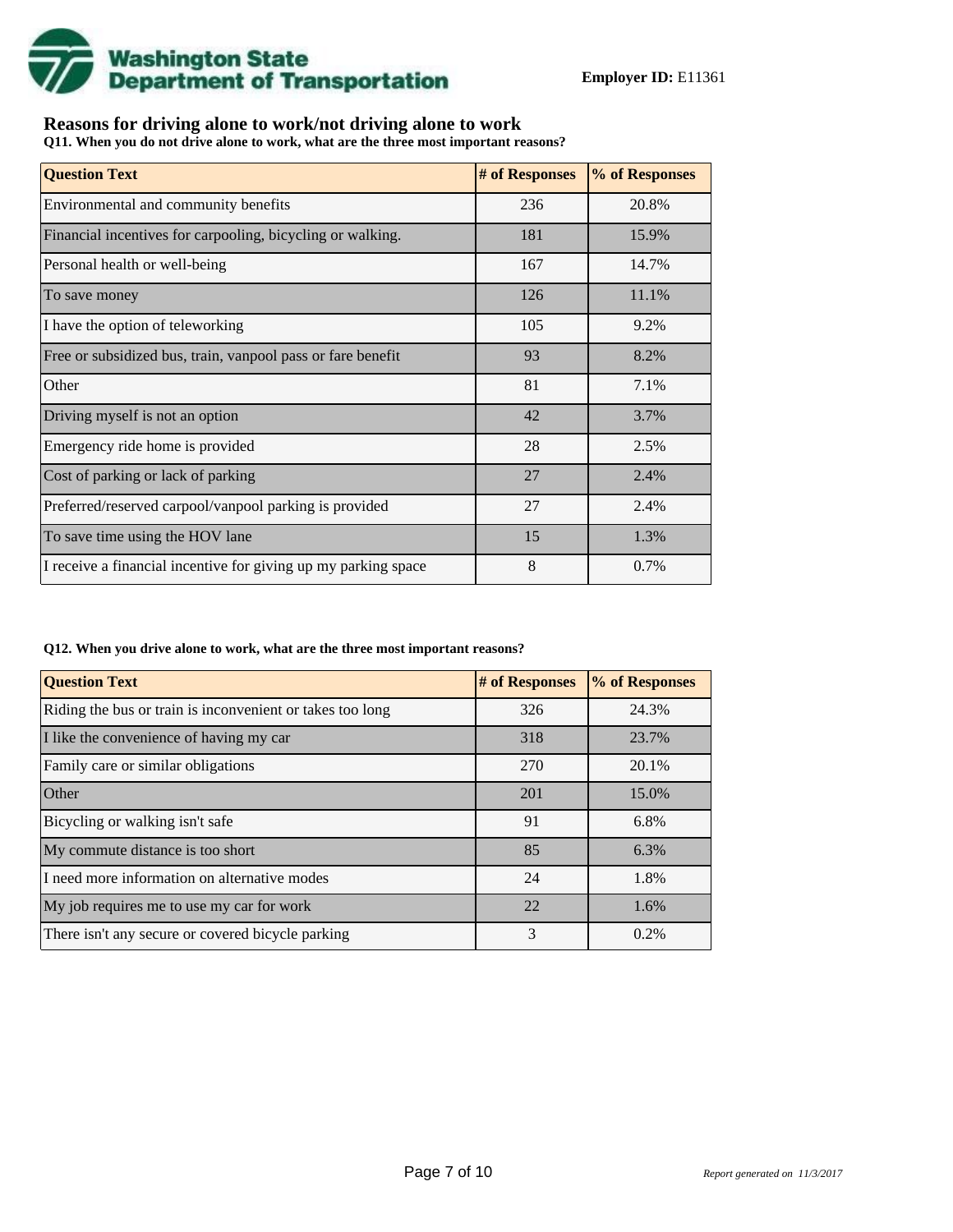

# **Commute Mode By ZipCode for All Employees**

**Q6. What is your home zip code?**

|               |                        |                            |                    | <b>Weekly Count of Trips By Mode</b> |                  |                  |                  |                  |                  |                  |                  |                  |                     |                  |                  |
|---------------|------------------------|----------------------------|--------------------|--------------------------------------|------------------|------------------|------------------|------------------|------------------|------------------|------------------|------------------|---------------------|------------------|------------------|
| Home Zip code | <b>Total Employees</b> | <b>Employee Percentage</b> | <b>Drive Alone</b> | Carpool                              | <b>Vanpool</b>   | Motorcycle       | <b>Bus</b>       | Train            | <b>Bike</b>      | <b>Walk</b>      | Telework         | <b>CWW</b>       | Ferry (Car/Van/Bus) | Ferry (walk-on)  | <b>Other</b>     |
| 98501         | 110                    | 19.68%                     | 328                | 36                                   | $\overline{2}$   | 5                | 20               | $\boldsymbol{0}$ | 75               | $\boldsymbol{0}$ | 14               | $\tau$           | $\mathbf{0}$        | $\boldsymbol{0}$ | 3                |
| 98506         | 74                     | 13.24%                     | 201                | 22                                   | $\boldsymbol{0}$ | $8\,$            | 17               | $\boldsymbol{0}$ | 68               | $\boldsymbol{0}$ | 15               | 11               | $\boldsymbol{0}$    | $\boldsymbol{0}$ | 3                |
| 98503         | 57                     | 10.20%                     | 212                | 17                                   | $\boldsymbol{0}$ | $\boldsymbol{0}$ | $\overline{7}$   | $\boldsymbol{0}$ | 15               | $\overline{c}$   | 3                | $\mathfrak{Z}$   | $\boldsymbol{0}$    | $\boldsymbol{0}$ | $\boldsymbol{0}$ |
| 98502         | 51                     | 9.12%                      | 197                | $\tau$                               | $\,8\,$          | $\boldsymbol{0}$ | 9                | $\overline{2}$   | 5                | $\boldsymbol{0}$ | 6                | 3                | $\boldsymbol{0}$    | $\boldsymbol{0}$ | $\,1$            |
| 98513         | 46                     | 8.23%                      | 143                | 48                                   | $\boldsymbol{0}$ | 10               | $\mathbf{1}$     | $\boldsymbol{0}$ | $\overline{4}$   | $\boldsymbol{0}$ | $\overline{4}$   | 5                | $\boldsymbol{0}$    | $\boldsymbol{0}$ | 5                |
| 98512         | 45                     | 8.05%                      | 163                | 32                                   | $\boldsymbol{0}$ | $\boldsymbol{0}$ | 8                | $\boldsymbol{0}$ | $\overline{0}$   | $\boldsymbol{0}$ | 9                | 3                | $\boldsymbol{0}$    | $\boldsymbol{0}$ | 5                |
| 98516         | 30                     | 5.37%                      | 120                | 20                                   | $\boldsymbol{0}$ | $\boldsymbol{0}$ | $\boldsymbol{0}$ | $\boldsymbol{0}$ | 5                | $\boldsymbol{0}$ | 3                | $\mathbf{1}$     | $\boldsymbol{0}$    | $\boldsymbol{0}$ | $\boldsymbol{0}$ |
| 98579         | 15                     | 2.68%                      | 54                 | $\sqrt{6}$                           | $\boldsymbol{0}$ | 3                | $\boldsymbol{0}$ | $\boldsymbol{0}$ | $\overline{0}$   | $\boldsymbol{0}$ | $\mathbf{1}$     | 3                | $\boldsymbol{0}$    | $\boldsymbol{0}$ | $\boldsymbol{0}$ |
| 98584         | 14                     | 2.50%                      | 37                 | 17                                   | $\overline{2}$   | $\boldsymbol{0}$ | $\boldsymbol{0}$ | $\boldsymbol{0}$ | $\boldsymbol{0}$ | $\boldsymbol{0}$ | $\overline{4}$   | $\boldsymbol{0}$ | $\boldsymbol{0}$    | $\boldsymbol{0}$ | $\boldsymbol{0}$ |
| 98406         | $8\,$                  | 1.43%                      | 22                 | 3                                    | 5                | $\boldsymbol{0}$ | $\boldsymbol{0}$ | $\boldsymbol{0}$ | $\overline{0}$   | $\boldsymbol{0}$ | $\overline{2}$   | $\boldsymbol{0}$ | $\boldsymbol{0}$    | $\boldsymbol{0}$ | $\boldsymbol{0}$ |
| 98589         | $8\,$                  | 1.43%                      | 34                 | $\overline{4}$                       | $\boldsymbol{0}$ | $\boldsymbol{0}$ | $\boldsymbol{0}$ | $\boldsymbol{0}$ | $\boldsymbol{0}$ | $\boldsymbol{0}$ | $\mathbf{1}$     | $\boldsymbol{0}$ | $\boldsymbol{0}$    | $\boldsymbol{0}$ | $\boldsymbol{0}$ |
| 98405         | 5                      | 0.89%                      | 14                 | $\boldsymbol{0}$                     | $\,8\,$          | $\boldsymbol{0}$ | $\boldsymbol{0}$ | $\boldsymbol{0}$ | $\overline{0}$   | $\boldsymbol{0}$ | $\overline{2}$   | $\mathbf{1}$     | $\boldsymbol{0}$    | $\boldsymbol{0}$ | $\boldsymbol{0}$ |
| 98374         | $\overline{4}$         | 0.72%                      | 9                  | $\sqrt{2}$                           | $\boldsymbol{7}$ | $\boldsymbol{0}$ | $\boldsymbol{0}$ | $\boldsymbol{0}$ | $\boldsymbol{0}$ | $\boldsymbol{0}$ | $\boldsymbol{0}$ | $\,1$            | $\boldsymbol{0}$    | $\boldsymbol{0}$ | $\boldsymbol{0}$ |
| 98387         | $\overline{4}$         | 0.72%                      | 20                 | $\boldsymbol{0}$                     | $\boldsymbol{0}$ | $\boldsymbol{0}$ | $\boldsymbol{0}$ | $\boldsymbol{0}$ | $\overline{0}$   | $\boldsymbol{0}$ | $\boldsymbol{0}$ | $\boldsymbol{0}$ | $\boldsymbol{0}$    | $\boldsymbol{0}$ | $\boldsymbol{0}$ |
| 98531         | $\overline{4}$         | 0.72%                      | 15                 | $\boldsymbol{0}$                     | 3                | $\boldsymbol{0}$ | $\boldsymbol{0}$ | $\boldsymbol{0}$ | $\boldsymbol{0}$ | $\boldsymbol{0}$ | $\mathbf{1}$     | $\boldsymbol{0}$ | $\boldsymbol{0}$    | $\boldsymbol{0}$ | $\boldsymbol{0}$ |
| 98541         | $\overline{4}$         | 0.72%                      | 19                 | $\boldsymbol{0}$                     | $\boldsymbol{0}$ | $\boldsymbol{0}$ | $\boldsymbol{0}$ | $\boldsymbol{0}$ | $\mathbf{0}$     | $\boldsymbol{0}$ | $\boldsymbol{0}$ | $\mathbf{1}$     | $\boldsymbol{0}$    | $\boldsymbol{0}$ | $\boldsymbol{0}$ |
| 98576         | $\overline{4}$         | 0.72%                      | 12                 | 6                                    | $\boldsymbol{0}$ | $\boldsymbol{0}$ | $\boldsymbol{0}$ | $\boldsymbol{0}$ | $\boldsymbol{0}$ | $\boldsymbol{0}$ | $\boldsymbol{0}$ | $\boldsymbol{0}$ | $\boldsymbol{0}$    | $\boldsymbol{0}$ | $\boldsymbol{0}$ |
|               | $\overline{3}$         | 0.54%                      | 9                  | $\overline{0}$                       | $\boldsymbol{0}$ | $\overline{0}$   | $\overline{0}$   | $\boldsymbol{0}$ | $\overline{0}$   | $\boldsymbol{0}$ | $\overline{2}$   | $\boldsymbol{0}$ | $\boldsymbol{0}$    | $\boldsymbol{0}$ | $\overline{0}$   |
| 98327         | $\overline{3}$         | 0.54%                      | 13                 | $\boldsymbol{0}$                     | $\boldsymbol{0}$ | $\boldsymbol{0}$ | $\overline{0}$   | $\boldsymbol{0}$ | $\overline{0}$   | $\boldsymbol{0}$ | $\boldsymbol{0}$ | $\boldsymbol{0}$ | $\boldsymbol{0}$    | $\boldsymbol{0}$ | $\mathbf{1}$     |
| 98388         | $\overline{3}$         | 0.54%                      | $\overline{7}$     | $\mathbf{1}$                         | $\boldsymbol{0}$ | $\boldsymbol{0}$ | $\boldsymbol{0}$ | $\boldsymbol{0}$ | $\overline{2}$   | $\boldsymbol{0}$ | $\boldsymbol{0}$ | $\boldsymbol{0}$ | $\boldsymbol{0}$    | $\boldsymbol{0}$ | $\boldsymbol{0}$ |
| 98422         | $\overline{3}$         | 0.54%                      | $\overline{7}$     | $\boldsymbol{0}$                     | 5                | $\overline{0}$   | $\overline{0}$   | $\mathbf{0}$     | $\overline{0}$   | $\boldsymbol{0}$ | $\overline{2}$   | $\boldsymbol{0}$ | $\boldsymbol{0}$    | $\boldsymbol{0}$ | $\boldsymbol{0}$ |
| 98498         | $\overline{3}$         | 0.54%                      | 12                 | $\mathbf{1}$                         | $\boldsymbol{0}$ | $\boldsymbol{0}$ | $\boldsymbol{0}$ | $\boldsymbol{0}$ | $\boldsymbol{0}$ | $\boldsymbol{0}$ | $\mathbf{1}$     | $\boldsymbol{0}$ | $\boldsymbol{0}$    | $\boldsymbol{0}$ | $\boldsymbol{0}$ |
| 98597         | $\overline{3}$         | 0.54%                      | $\overline{7}$     | 6                                    | $\boldsymbol{0}$ | $\overline{0}$   | $\overline{0}$   | $\mathbf{0}$     | $\overline{0}$   | $\boldsymbol{0}$ | $\mathbf{1}$     | $\boldsymbol{0}$ | $\boldsymbol{0}$    | $\boldsymbol{0}$ | $\boldsymbol{0}$ |
| 98103         | $\overline{2}$         | 0.36%                      | $\overline{2}$     | $\boldsymbol{0}$                     | $\boldsymbol{0}$ | $\boldsymbol{0}$ | $\boldsymbol{0}$ | $\boldsymbol{0}$ | $\boldsymbol{0}$ | $\boldsymbol{0}$ | $\boldsymbol{0}$ | 3                | $\boldsymbol{0}$    | $\boldsymbol{0}$ | $\boldsymbol{0}$ |
| 98125         | $\overline{2}$         | 0.36%                      | $\overline{4}$     | $\mathbf{1}$                         | $\overline{3}$   | $\overline{0}$   | $\overline{0}$   | $\boldsymbol{0}$ | $\overline{0}$   | $\boldsymbol{0}$ | $\mathbf{1}$     | $\boldsymbol{0}$ | $\boldsymbol{0}$    | $\boldsymbol{0}$ | $\boldsymbol{0}$ |
| 98144         | $\overline{2}$         | 0.36%                      | $\mathfrak{Z}$     | $\boldsymbol{0}$                     | 5                | $\boldsymbol{0}$ | $\boldsymbol{0}$ | $\boldsymbol{0}$ | $\boldsymbol{0}$ | $\boldsymbol{0}$ | $\boldsymbol{0}$ | $\boldsymbol{0}$ | $\boldsymbol{0}$    | $\boldsymbol{0}$ | $\mathbf{1}$     |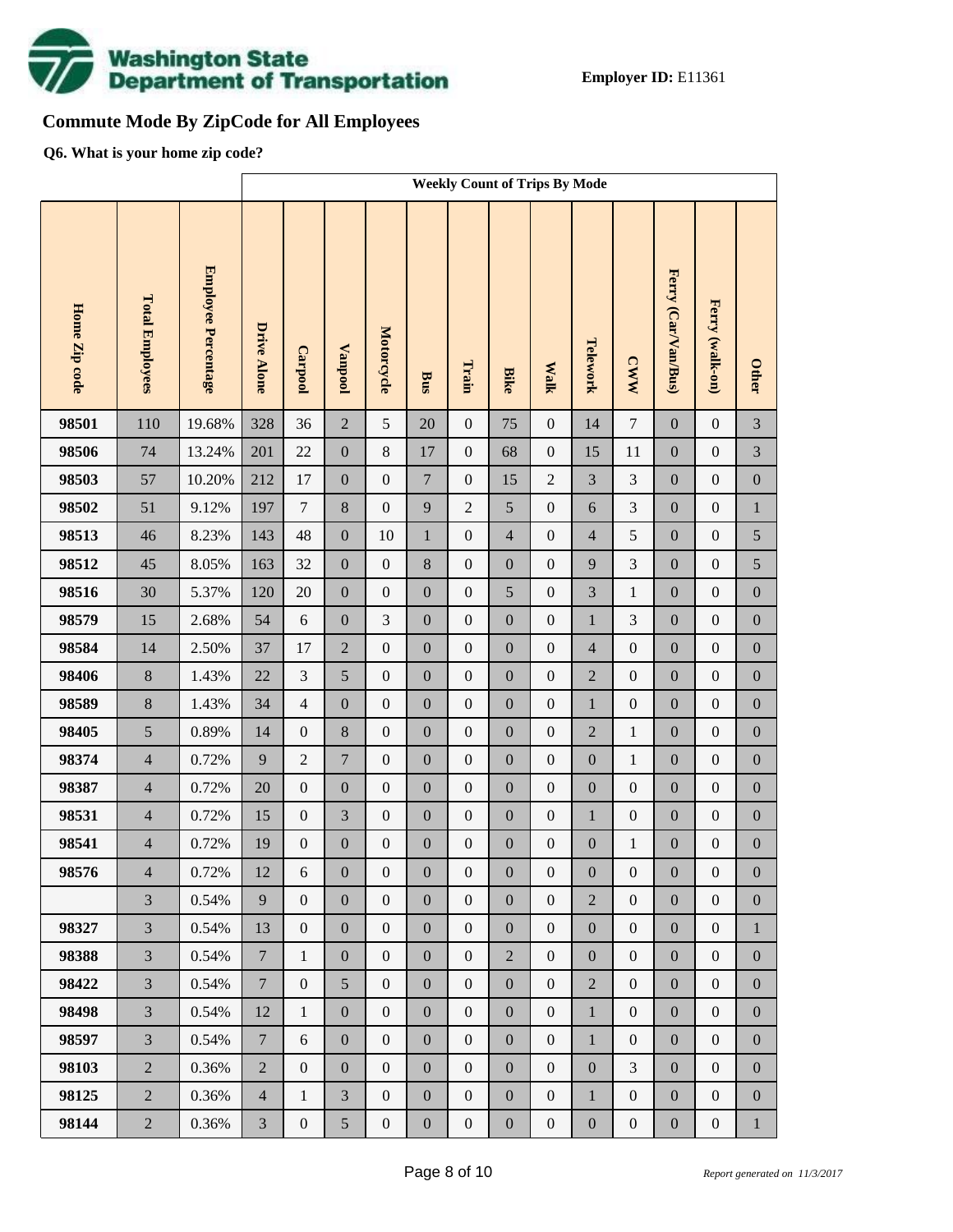

|               |                        |                     |                    | <b>Weekly Count of Trips By Mode</b> |                  |                   |                  |                  |                  |                  |                  |                  |                     |                  |                  |
|---------------|------------------------|---------------------|--------------------|--------------------------------------|------------------|-------------------|------------------|------------------|------------------|------------------|------------------|------------------|---------------------|------------------|------------------|
| Home Zip code | <b>Total Employees</b> | Employee Percentage | <b>Drive Alone</b> | Carpool                              | Vanpool          | <b>Motorcycle</b> | Bus              | Train            | <b>Bike</b>      | <b>Walk</b>      | Telework         | <b>CWW</b>       | Ferry (Car/Van/Bus) | Ferry (walk-on)  | <b>Other</b>     |
| 98166         | $\sqrt{2}$             | 0.36%               | 5                  | $\boldsymbol{0}$                     | $\boldsymbol{0}$ | $\boldsymbol{0}$  | $\boldsymbol{0}$ | $\boldsymbol{0}$ | $\boldsymbol{0}$ | $\boldsymbol{0}$ | $\sqrt{5}$       | $\boldsymbol{0}$ | $\boldsymbol{0}$    | $\boldsymbol{0}$ | $\boldsymbol{0}$ |
| 98328         | $\sqrt{2}$             | 0.36%               | $\sqrt{6}$         | $\boldsymbol{0}$                     | $\boldsymbol{0}$ | $\boldsymbol{0}$  | $\boldsymbol{0}$ | $\boldsymbol{0}$ | $\boldsymbol{0}$ | $\boldsymbol{0}$ | $\boldsymbol{0}$ | $\mathbf{1}$     | $\boldsymbol{0}$    | $\boldsymbol{0}$ | $\sqrt{2}$       |
| 98402         | $\sqrt{2}$             | 0.36%               | $\boldsymbol{7}$   | $\boldsymbol{0}$                     | $\boldsymbol{0}$ | $\boldsymbol{0}$  | $\boldsymbol{0}$ | $\boldsymbol{0}$ | $\boldsymbol{0}$ | $\boldsymbol{0}$ | $\mathbf{1}$     | $\boldsymbol{0}$ | $\boldsymbol{0}$    | $\boldsymbol{0}$ | $\boldsymbol{0}$ |
| 98407         | $\sqrt{2}$             | 0.36%               | $\sqrt{6}$         | $\boldsymbol{0}$                     | $\boldsymbol{0}$ | $\boldsymbol{0}$  | $\boldsymbol{0}$ | $\boldsymbol{0}$ | $\boldsymbol{0}$ | $\boldsymbol{0}$ | $\sqrt{2}$       | $\boldsymbol{0}$ | $\boldsymbol{0}$    | $\boldsymbol{0}$ | $\boldsymbol{0}$ |
| 98408         | $\sqrt{2}$             | 0.36%               | $\sqrt{6}$         | $\boldsymbol{0}$                     | $\boldsymbol{0}$ | $\boldsymbol{0}$  | $\boldsymbol{0}$ | $\boldsymbol{0}$ | $\boldsymbol{0}$ | $\boldsymbol{0}$ | $\mathbf{1}$     | $\boldsymbol{0}$ | $\boldsymbol{0}$    | $\boldsymbol{0}$ | $\boldsymbol{0}$ |
| 98467         | $\sqrt{2}$             | 0.36%               | $\boldsymbol{7}$   | $\mathbf{1}$                         | $\boldsymbol{0}$ | $\boldsymbol{0}$  | $\boldsymbol{0}$ | $\boldsymbol{0}$ | $\boldsymbol{0}$ | $\mathbf{1}$     | $\boldsymbol{0}$ | $\boldsymbol{0}$ | $\boldsymbol{0}$    | $\boldsymbol{0}$ | $\boldsymbol{0}$ |
| 98532         | $\sqrt{2}$             | 0.36%               | $\sqrt{5}$         | $\boldsymbol{0}$                     | $\overline{4}$   | $\boldsymbol{0}$  | $\boldsymbol{0}$ | $\boldsymbol{0}$ | $\boldsymbol{0}$ | $\boldsymbol{0}$ | $\boldsymbol{0}$ | $\boldsymbol{0}$ | $\boldsymbol{0}$    | $\boldsymbol{0}$ | $\boldsymbol{0}$ |
| 98902         | $\sqrt{2}$             | 0.36%               | $\sqrt{5}$         | $\boldsymbol{0}$                     | $\boldsymbol{0}$ | $\boldsymbol{0}$  | $\overline{4}$   | $\boldsymbol{0}$ | $\boldsymbol{0}$ | $\boldsymbol{0}$ | $\boldsymbol{0}$ | $\boldsymbol{0}$ | $\boldsymbol{0}$    | $\boldsymbol{0}$ | $\boldsymbol{0}$ |
| 09501         | $\mathbf 1$            | 0.18%               | $\overline{4}$     | $\boldsymbol{0}$                     | $\boldsymbol{0}$ | $\boldsymbol{0}$  | $\boldsymbol{0}$ | $\boldsymbol{0}$ | $\boldsymbol{0}$ | $\boldsymbol{0}$ | $\boldsymbol{0}$ | $\mathbf{1}$     | $\boldsymbol{0}$    | $\boldsymbol{0}$ | $\boldsymbol{0}$ |
| 59558         | $\,1$                  | 0.18%               | $\sqrt{5}$         | $\boldsymbol{0}$                     | $\boldsymbol{0}$ | $\boldsymbol{0}$  | $\boldsymbol{0}$ | $\boldsymbol{0}$ | $\boldsymbol{0}$ | $\boldsymbol{0}$ | $\boldsymbol{0}$ | $\boldsymbol{0}$ | $\boldsymbol{0}$    | $\boldsymbol{0}$ | $\boldsymbol{0}$ |
| 98019         | $\,1$                  | 0.18%               | $\boldsymbol{0}$   | $\boldsymbol{0}$                     | $\overline{4}$   | $\boldsymbol{0}$  | $\boldsymbol{0}$ | $\boldsymbol{0}$ | $\boldsymbol{0}$ | $\boldsymbol{0}$ | $\,1$            | $\boldsymbol{0}$ | $\boldsymbol{0}$    | $\boldsymbol{0}$ | $\boldsymbol{0}$ |
| 98023         | $\,1$                  | 0.18%               | $\sqrt{5}$         | $\boldsymbol{0}$                     | $\boldsymbol{0}$ | $\boldsymbol{0}$  | $\boldsymbol{0}$ | $\boldsymbol{0}$ | $\boldsymbol{0}$ | $\boldsymbol{0}$ | $\boldsymbol{0}$ | $\boldsymbol{0}$ | $\boldsymbol{0}$    | $\boldsymbol{0}$ | $\boldsymbol{0}$ |
| 98027         | $\,1$                  | 0.18%               | $\mathfrak{Z}$     | $\boldsymbol{0}$                     | $\boldsymbol{0}$ | $\boldsymbol{0}$  | $\boldsymbol{0}$ | $\boldsymbol{0}$ | $\boldsymbol{0}$ | $\boldsymbol{0}$ | $\,1$            | $\boldsymbol{0}$ | $\boldsymbol{0}$    | $\boldsymbol{0}$ | $\boldsymbol{0}$ |
| 98042         | $\,1$                  | 0.18%               | $\sqrt{5}$         | $\boldsymbol{0}$                     | $\boldsymbol{0}$ | $\boldsymbol{0}$  | $\boldsymbol{0}$ | $\boldsymbol{0}$ | $\boldsymbol{0}$ | $\boldsymbol{0}$ | $\boldsymbol{0}$ | $\boldsymbol{0}$ | $\boldsymbol{0}$    | $\boldsymbol{0}$ | $\boldsymbol{0}$ |
| 98056         | $\,1$                  | 0.18%               | $\overline{4}$     | $\boldsymbol{0}$                     | $\boldsymbol{0}$ | $\boldsymbol{0}$  | $\boldsymbol{0}$ | $\boldsymbol{0}$ | $\boldsymbol{0}$ | $\boldsymbol{0}$ | $\mathbf{1}$     | $\boldsymbol{0}$ | $\boldsymbol{0}$    | $\boldsymbol{0}$ | $\boldsymbol{0}$ |
| 98102         | $\,1$                  | 0.18%               | $\overline{4}$     | $\mathbf{1}$                         | $\boldsymbol{0}$ | $\boldsymbol{0}$  | $\boldsymbol{0}$ | $\boldsymbol{0}$ | $\boldsymbol{0}$ | $\boldsymbol{0}$ | $\boldsymbol{0}$ | $\boldsymbol{0}$ | $\boldsymbol{0}$    | $\boldsymbol{0}$ | $\boldsymbol{0}$ |
| 98115         | $\mathbf{1}$           | $0.18\%$            | $\overline{c}$     | 3                                    | $\boldsymbol{0}$ | $\boldsymbol{0}$  | $\boldsymbol{0}$ | $\boldsymbol{0}$ | $\boldsymbol{0}$ | $\boldsymbol{0}$ | $\boldsymbol{0}$ | $\boldsymbol{0}$ | $\boldsymbol{0}$    | $\boldsymbol{0}$ | $\boldsymbol{0}$ |
| 98117         | $\mathbf{1}$           | 0.18%               | 3                  | $\overline{0}$                       | $\overline{0}$   | $\overline{0}$    | $\overline{0}$   | $\boldsymbol{0}$ | $\mathbf{0}$     | $\mathbf{0}$     | $\mathbf{1}$     | $\mathbf{1}$     | $\mathbf{0}$        | $\overline{0}$   | $\mathbf{0}$     |
| 98126         | $\mathbf{1}$           | 0.18%               | $\overline{4}$     | $\overline{0}$                       | $\boldsymbol{0}$ | $\boldsymbol{0}$  | $\boldsymbol{0}$ | $\boldsymbol{0}$ | $\boldsymbol{0}$ | $\boldsymbol{0}$ | $\boldsymbol{0}$ | $\boldsymbol{0}$ | $\boldsymbol{0}$    | $\mathbf{0}$     | $\boldsymbol{0}$ |
| 98168         | $\mathbf{1}$           | 0.18%               | $\overline{2}$     | $\overline{0}$                       | $\mathbf{0}$     | $\boldsymbol{0}$  | $\boldsymbol{0}$ | $\boldsymbol{0}$ | $\mathbf{0}$     | $\overline{0}$   | $\mathbf{1}$     | $\boldsymbol{0}$ | $\boldsymbol{0}$    | $\mathbf{0}$     | $\boldsymbol{0}$ |
| 98198         | $\mathbf{1}$           | 0.18%               | $5\overline{)}$    | $\overline{0}$                       | $\boldsymbol{0}$ | $\boldsymbol{0}$  | $\boldsymbol{0}$ | $\boldsymbol{0}$ | $\mathbf{0}$     | $\boldsymbol{0}$ | $\boldsymbol{0}$ | $\boldsymbol{0}$ | $\boldsymbol{0}$    | $\mathbf{0}$     | $\boldsymbol{0}$ |
| 98312         | $\mathbf{1}$           | 0.18%               | 5 <sup>5</sup>     | $\overline{0}$                       | $\mathbf{0}$     | $\boldsymbol{0}$  | $\boldsymbol{0}$ | $\boldsymbol{0}$ | $\mathbf{0}$     | $\overline{0}$   | $\boldsymbol{0}$ | $\boldsymbol{0}$ | $\boldsymbol{0}$    | $\mathbf{0}$     | $\boldsymbol{0}$ |
| 98321         | $\mathbf{1}$           | 0.18%               | $\boldsymbol{0}$   | $\overline{4}$                       | $\boldsymbol{0}$ | $\boldsymbol{0}$  | $\boldsymbol{0}$ | $\boldsymbol{0}$ | $\mathbf{0}$     | $\boldsymbol{0}$ | $\boldsymbol{0}$ | $\boldsymbol{0}$ | $\boldsymbol{0}$    | $\mathbf{0}$     | $\boldsymbol{0}$ |
| 98335         | $\mathbf{1}$           | 0.18%               | 3                  | $\overline{0}$                       | $\mathbf{0}$     | $\boldsymbol{0}$  | $\boldsymbol{0}$ | $\boldsymbol{0}$ | $\mathbf{0}$     | $\overline{0}$   | $\boldsymbol{0}$ | $\overline{0}$   | $\boldsymbol{0}$    | $\overline{0}$   | $\boldsymbol{0}$ |
| 98338         | $\mathbf{1}$           | 0.18%               | $\overline{4}$     | $\mathbf{0}$                         | $\mathbf{0}$     | $\boldsymbol{0}$  | $\boldsymbol{0}$ | $\boldsymbol{0}$ | $\mathbf{0}$     | $\boldsymbol{0}$ | $\boldsymbol{0}$ | $\boldsymbol{0}$ | $\boldsymbol{0}$    | $\mathbf{0}$     | $\boldsymbol{0}$ |
| 98359         | $\mathbf{1}$           | 0.18%               | $\mathbf{0}$       | $\overline{0}$                       | 5                | $\boldsymbol{0}$  | $\boldsymbol{0}$ | $\boldsymbol{0}$ | $\mathbf{0}$     | $\overline{0}$   | $\boldsymbol{0}$ | $\boldsymbol{0}$ | $\boldsymbol{0}$    | $\overline{0}$   | $\boldsymbol{0}$ |
| 98360         | $\mathbf{1}$           | 0.18%               | $\overline{4}$     | $\overline{0}$                       | $\mathbf{0}$     | $\boldsymbol{0}$  | $\boldsymbol{0}$ | $\boldsymbol{0}$ | $\mathbf{0}$     | $\boldsymbol{0}$ | $\mathbf{1}$     | $\boldsymbol{0}$ | $\boldsymbol{0}$    | $\boldsymbol{0}$ | $\boldsymbol{0}$ |
| 98367         | $\mathbf{1}$           | 0.18%               | 3                  | $\mathbf{0}$                         | $\boldsymbol{0}$ | $\boldsymbol{0}$  | $\boldsymbol{0}$ | $\boldsymbol{0}$ | $\boldsymbol{0}$ | $\boldsymbol{0}$ | $\mathbf{1}$     | $\boldsymbol{0}$ | $\boldsymbol{0}$    | $\boldsymbol{0}$ | $\boldsymbol{0}$ |
| 98368         | $\mathbf{1}$           | $0.18\%$            | $\mathfrak{Z}$     | $\boldsymbol{0}$                     | $\boldsymbol{0}$ | $\boldsymbol{0}$  | $\boldsymbol{0}$ | $\boldsymbol{0}$ | $\boldsymbol{0}$ | $\boldsymbol{0}$ | $\mathbf{1}$     | $\boldsymbol{0}$ | $\boldsymbol{0}$    | $\boldsymbol{0}$ | $\boldsymbol{0}$ |